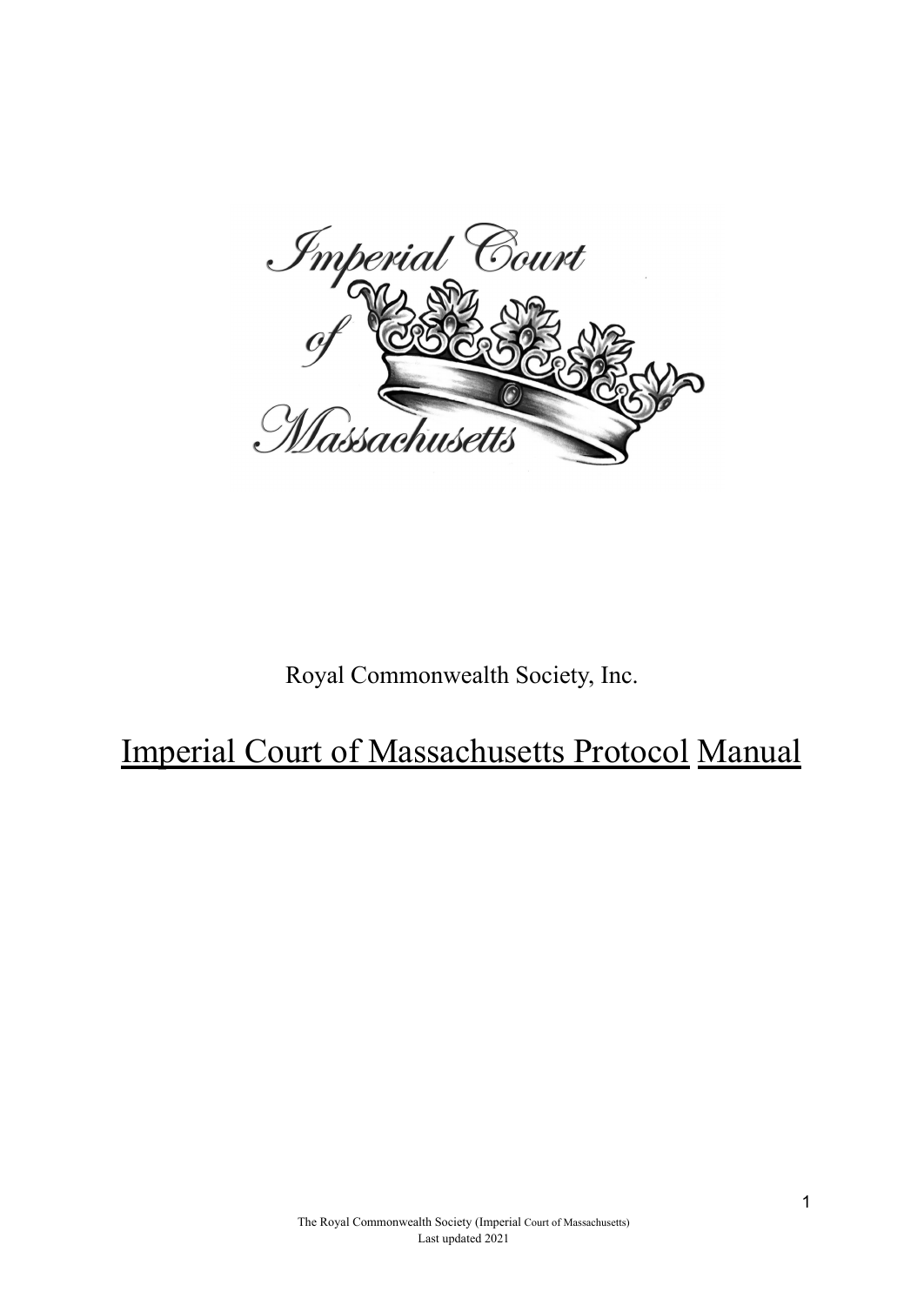# **INTRODUCTION**

This Protocol Manual is a reference tool to acclimate new members into the wonderful world of the Royal Commonwealth Society, Imperial Court of Massachusetts (ICMA), and answer many protocol questions members may have. This manual is subject to revision when necessary. If you have questions about any of the information contained in this manual or do not find answers to any questions, you may have, please contact our Minister of Protocol.

The ICMA is a proud member of the International Imperial Court System. The ICS has almost 70 chapters in the US, Canada and Mexico. Each chapter acts as an autonomous entity guided by the Imperial Court Council and Empress Nicole the Great, Queen Mother of the Americas. The ICS recognizes that there are regional differences in Protocol across the system, and the ICMA Protocol Manual is the recommended guideline for members of the ICMA itself.

Member Courts of the Intonational Imperial Court System are hybrids of European monarchies. Courts respectfully fashion themselves accordingly and adopt the titles and ranks associated with one monarchy, i.e., United Kingdom, Czarist Russia, French, etc. For its model, the Imperial Court of Massachusetts loosely adopts the monarchy of the United Kingdom.

The reason and purpose of a structure of protocol are fundamental. It gives each organization a form of authority, names, rank and file, customs and vernacular to use. It is a game first and foremost, a game we have a lot of fun with, but a serious game with many productive and positive results. As we say, we put the fun into fundraising!

The second reason for the Monarchical structure is to give the ICMA an understanding of how and with whom to interact as we visit each other's empires. Some empires take the monarchical system more seriously than others, and we respect their differences. Always remember our purpose, to raise money for very worthwhile causes.

If any portion of the Protocol Manual conflicts with the By-Laws, the By-Laws supersede the Protocol Manual. Please bring any discrepancies to the attention of the Minister of Protocol.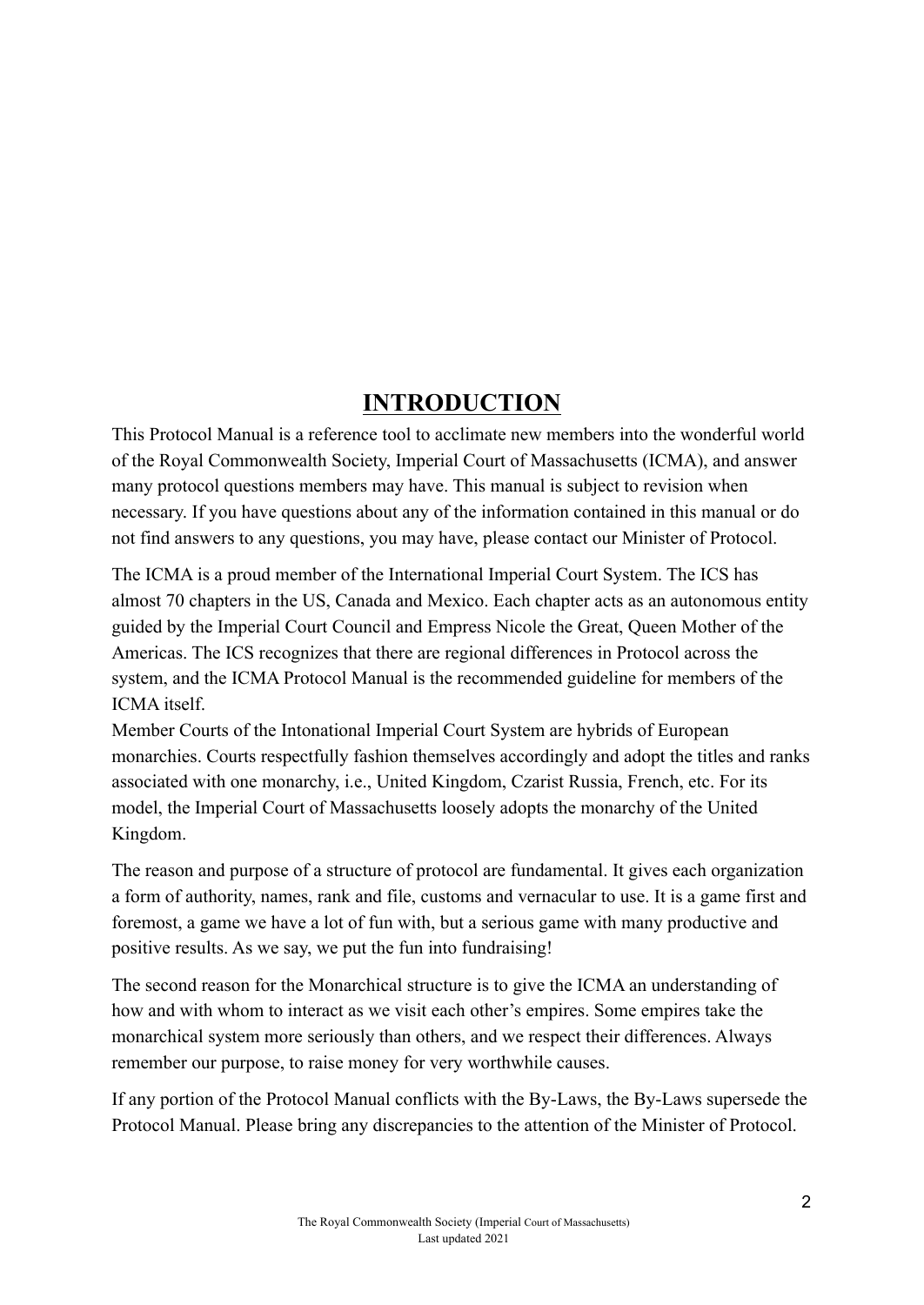The ICC may suggest the protocol, and these suggestions may be incorporated into this manual in the same manner as other changes are made.

# **THE PEERAGE**

The Peerage is the structure of the membership, members' titles and the order of Protocol. The highest-ranking members of the Peerage are the Reigning Monarchs.

# **Queen Mother and Protector of the Realm**

This is a title bestowed by Queen Mother or King Father of America's- and is to be recognized as the Highest Title in The Realm, with all duties and honor the honorable title bestows. It is a lifetime title and will not be passed down and must be an anointed position at the discretion of The King Father and/or Queen Mother of America's. This title allows for the appointment or election of a Privy Council to aid the Queen Mother and Protector of The Realm and all other elevations in the realm while an elected Monarch is not seated on the throne.

# **Role of the Monarch(s)**

Our figureheads, although elected to their position, are referred to as Emperor and Empress. These individuals are given the power to direct the fundraising of the Court as they see fit for their reign year, with the understanding that they are answerable to the Board of Directors of the ICMA. These positions may be held by people of any gender or gender identity, as well as any race, religion, ethnic background or sexual preference.

Along with The Queen Mother, the Emperor and Empress are responsible for giving regal titles for the year, and Monarchs may only give royal titles during their reign. To bestow the elevation of a noble's title, Monarchs must have the consent of the Queen Mother / Privy Council. Elevations usually happen at the Investitures ceremony but may happen other times to reward outstanding achievement. Investiture ceremonies are held twice each year. The first is to be held within 45 days of the beginning of the reign, and the second is to be held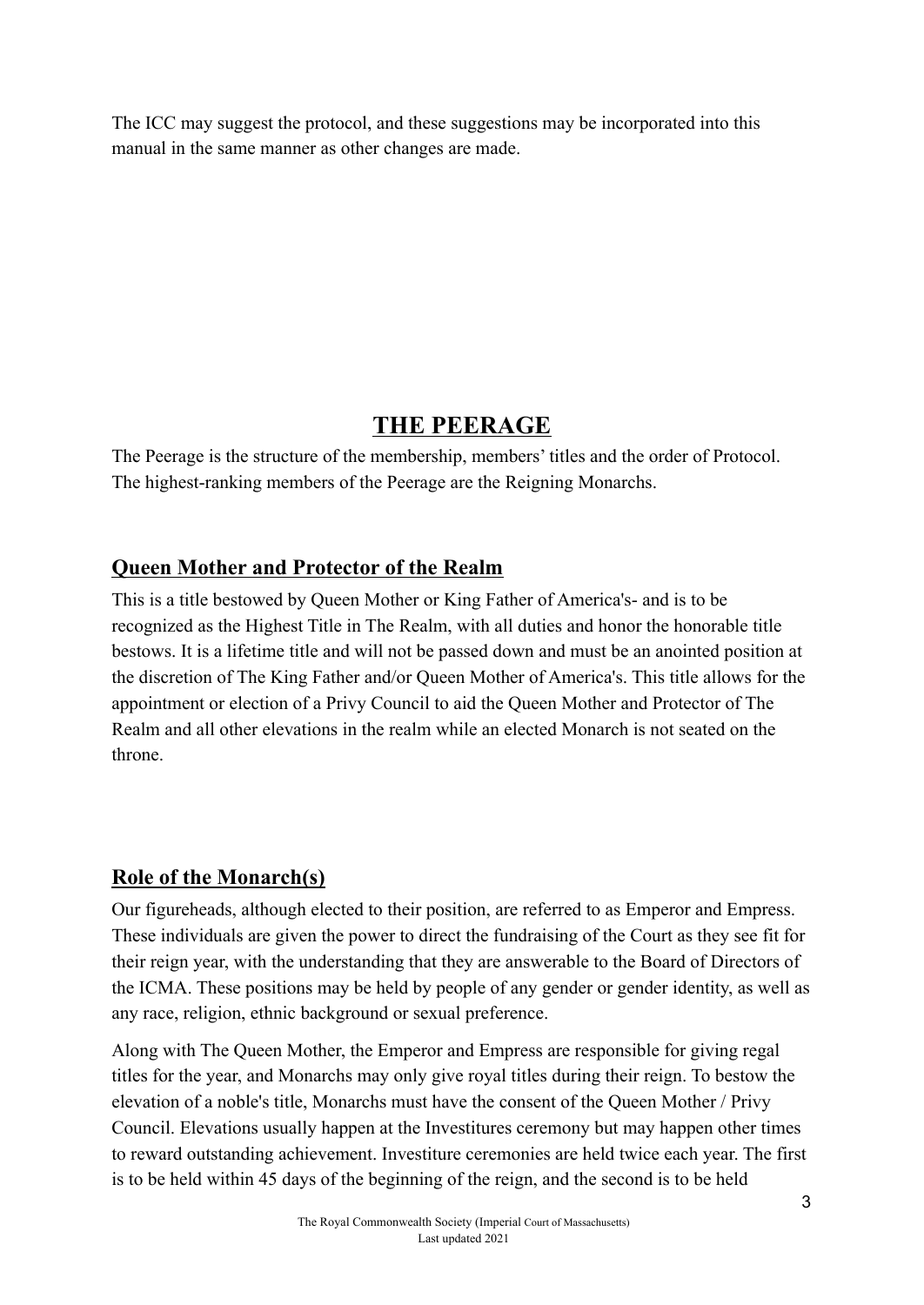preferably at least 60 days before the end of the reign. With the express approval of the Queen Mother, royal titles may be given out within 60 days of the end of the reign. The investing of new members with "started' titles is allowed at any time during the reign.

# **Titles & Appellations**

As per the by-laws Article 6, titles bestowed by sovereigns of the Imperial Court of Massachusetts shall be for life and will grant the noble all rights and privileges afforded with that title. In order of rank from lowest to highest, titles of nobility may be granted as such:

| <b>Uninvested Titles</b>   |                                  |                                |                                                  |  |
|----------------------------|----------------------------------|--------------------------------|--------------------------------------------------|--|
| <b>Title</b>               | <b>Male Appellation</b>          |                                | <b>Female Appellation Non-Binary Appellation</b> |  |
| Ambassador                 | The Honourable<br>Ambassador     | The Honourable<br>Ambassador   | The Honourable<br>Ambassador                     |  |
| Page                       | The Honourable<br>Page           | The Honourable<br>Page         | The Honourable Page                              |  |
| Knight/Dame/Noble          | The Honourable<br>Knight,<br>Sir | The Honourable<br>Dame         | The Honourable Noble                             |  |
| <b>Invested Titles</b>     |                                  |                                |                                                  |  |
| <b>Title</b>               | <b>Male Appellation</b>          |                                | <b>Female Appellation Non-Binary Appellation</b> |  |
| Lord/Lady/Liege            | My Lord, The<br>Honourable       | My Lady, The<br>Honorable      | My Liege, The<br>Honorable                       |  |
| Viscount/Viscountess/Vocus | His Excellency,<br>Viscount      | Her Excellency,<br>Viscountess | Their Excellency, Vocus                          |  |
| Count/Countess/Gerent      | His Excellency,<br>Count         | Her Excellency,<br>Countess    | Their Excellency, Gerent                         |  |
| Marquis/Marchioness/Magnus | His Highness,<br>Marquis         | Her Highness,<br>Marchioness   | Their Highness, Magnus                           |  |
| Duke/Duchess/Scion         | His Highness,<br>Duke            | Her Highness,<br>Duchess       | Their Highness, Scion                            |  |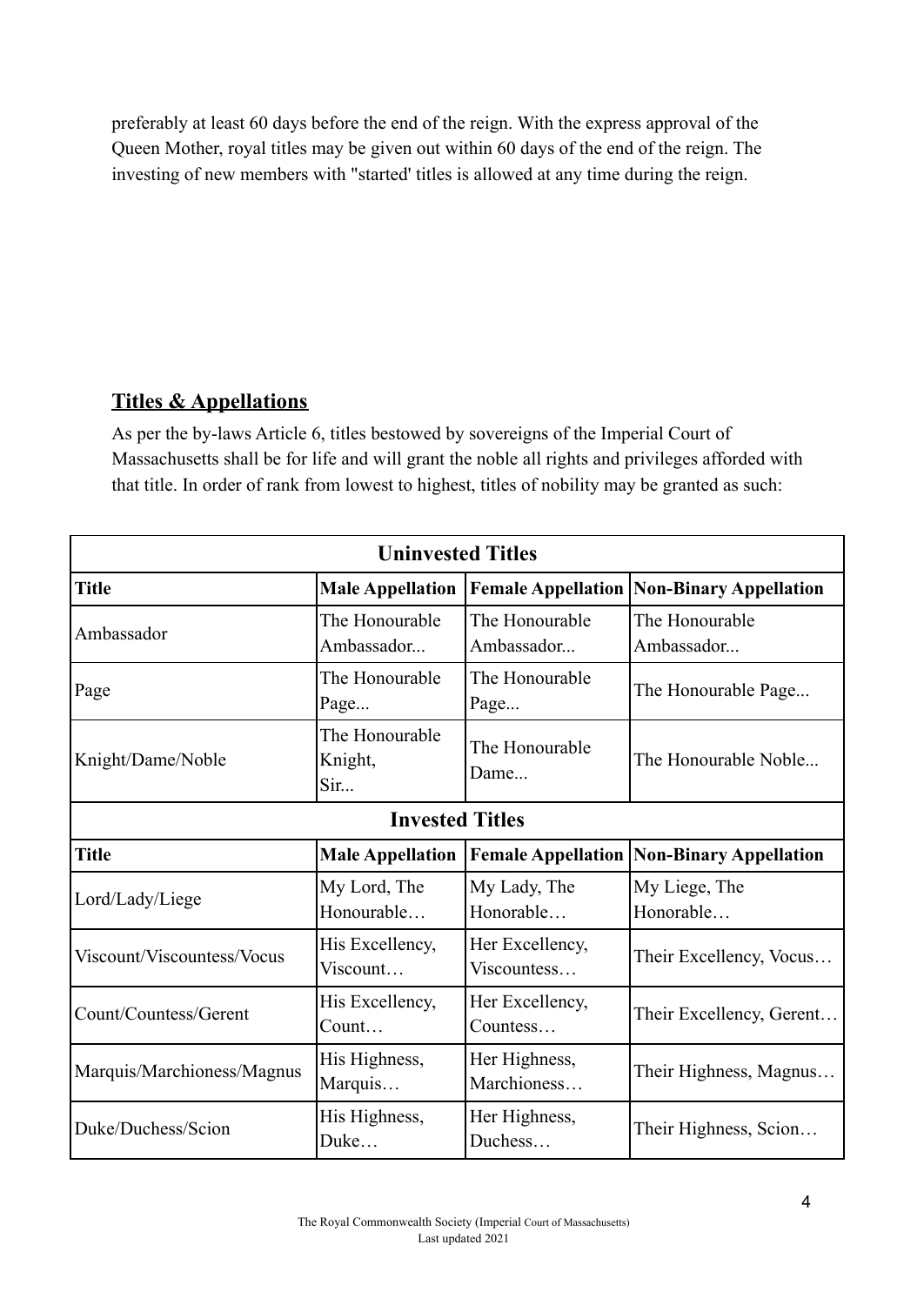| Grand Duke/Grand<br>Duchess/Grand Scion                                               | His Highness,<br>Grand<br>Duke                                                 | Her Highness,<br>Grand<br>Duchess                                         | Their Highness, Grand<br>Scion                                        |  |
|---------------------------------------------------------------------------------------|--------------------------------------------------------------------------------|---------------------------------------------------------------------------|-----------------------------------------------------------------------|--|
| Prince/Princess/Infante                                                               | His Royal<br>Highness,<br>Prince                                               | Her Royal Highness,<br>Princess                                           | Their Royal Highness,<br>Infante                                      |  |
| <b>Imperial Crown</b><br>Prince/Imperial Crown<br>Princess/Imperial Crown<br>Infante  | His Serene<br>Highness,<br><b>Imperial Crown</b><br>Prince                     | Her Serene<br>Highness,<br><b>Imperial Crown</b><br>Princess              | Their Serene Highness,<br>Imperial Crown Infante                      |  |
| Titles bestowed upon elected figureheads                                              |                                                                                |                                                                           |                                                                       |  |
| <b>Title</b>                                                                          | <b>Male Appellation</b>                                                        |                                                                           | <b>Female Appellation Non-Binary Appellation</b>                      |  |
| Imperial Crown Prince/Princess His Imperial<br>Royal/Imperial Crown Infante<br>Royale | Highness, ICP<br>Royal                                                         | Her Imperial<br>Highness, ICP<br>Royal                                    | Their Imperial Highness,<br>ICI Royale                                |  |
| <b>Emperor Emeritus/Empress</b><br>Emerita                                            | His Imperial<br>Majesty, The<br>[Title], Emperor<br>Emeritus                   | Her Imperial<br>Majesty, The<br>[Title], Empress<br>Emerita               | N/A                                                                   |  |
| Emperor/Empress/Monarch                                                               | His Imperial<br>Majesty, The<br>[Title], Emperor                               | Her Imperial<br>Majesty, The<br>[Title], Empress                          | Their Imperial Majesty,<br>The<br>[Title], Monarch                    |  |
| Reigning<br>Emperor/Empress/Monarch                                                   | His Most Imperial<br>and<br>Sovereign<br>Majesty, The<br>[Title], Emperor<br>. | Her Most Imperial<br>and<br>Sovereign Majesty,<br>The<br>[Title], Emperor | Their Most Imperial and<br>Sovereign Majesty, The<br>[Title], Monarch |  |

## **Queen Mother of Massachusetts and Protector of the Realm.**

Only the Queen Mother and reigning Monarchs may use the title of "Most" and "Sovereign". Upon stepping down, the title reverts to "His/Her Imperial Majesty'.

#### **When/How Given**

The Queen Mother or The Monarchs propose titles for each reign, and the Privy Council I Board must approve the tags no less than five days in advance of Investiture.

#### **New Members**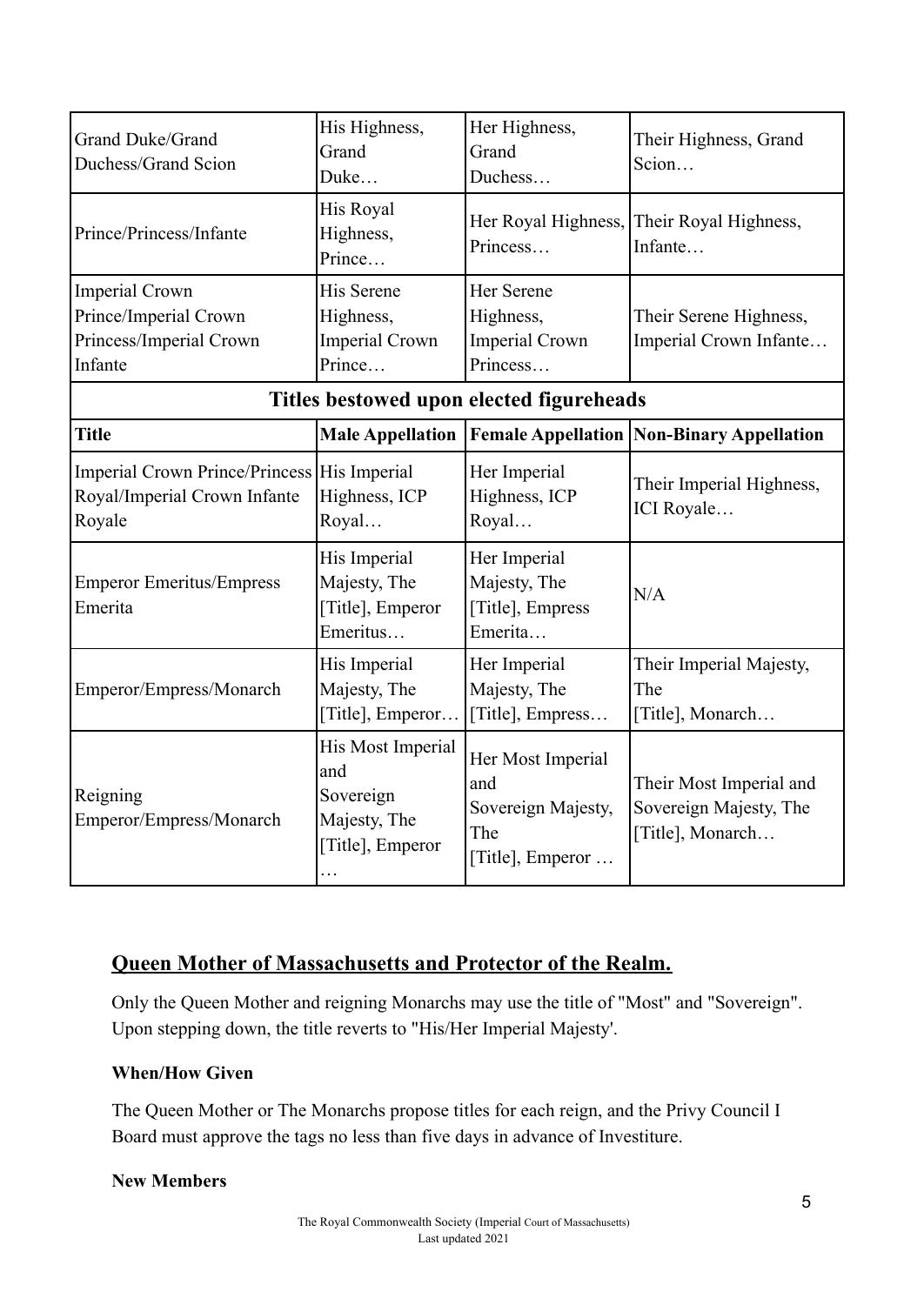If the event where titles are being given out is not an official Investiture, new members may be invested at any time during the reign at an official ICMA function. Still, they can only receive the title of Lord or Lady.

#### **Investitures**

Official investitures can be held up to twice a year. Investitures I must be within 45 days after coronation, and Investitures Il must be not less than 60 days before coronation.

#### **Special Circumstances**

The monarchs may petition the board for approval of an elevation during the 60 days before coronation. Still, those in attendance at a regularly scheduled board meeting must vote a 75% supermajority vote to approve the title.

#### **What are the "Rights and Privileges" of a Title?**

When members are invested with a title, they must be afforded "all rights and privileges" of the title. This means that the member is allowed to walk in the name of the ICMA at all protocol events and be presented to the reigning Monarchs with their title and receive the privilege and respect due to all active Court members across the ICS.

#### **Criteria for Elevation of Titles**

Titles shall be granted for service to the court and/or community. Other than the elevation to Lord/Lady, the Monarch(s) or Board shall document the reasons and achievements that suggest the elevation. A short synopsis shall be publicly proclaimed at the event during which the elevation occurs or in the document of elevation if a public investment does not happen. The Monarchs may not elevate members higher than two title levels - one per investiture within one Reign without a 75% Supermajority consent of the Board. The sole exception to this is the naming of Imperial Crown Prince & Princess, chosen by the Monarchs with The Queen Mothers' approval or, in her absence, a majority Privy Council / Board approval.

## **Other Official Titles**

#### **Consort**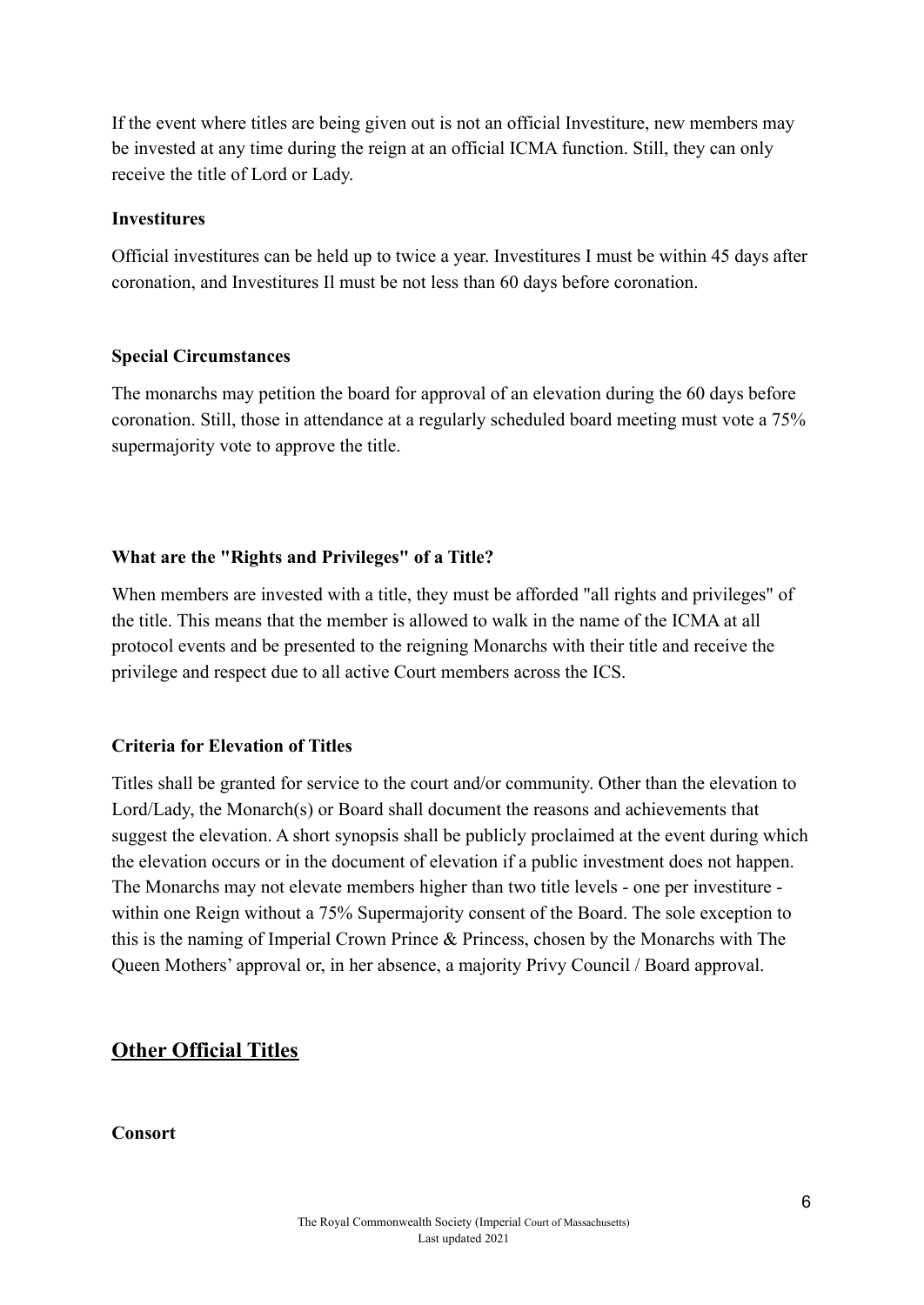A Consort is a partner, boyfriend/girlfriend or lover of the Emperor or Empress. Naming a Consort is nothing to be taken lightly. There are no reign or permanent titles set aside for consorts to the monarchs. Consorts, however, can be referenced at all protocol events in the following manner: "Appellation, Court Rank, Name of Member, Consort to Emperor(ess) #, Name of Monarch."

Example: His Excellency, Count Marcus van der Poole, Consort to Emperor XV, Octavius Lush"

Referencing the Monarch in full eliminates confusion as to which monarch the person is a consort to.

## **Minister of Protocol**

The Minister of Protocol is responsible for maintaining a current and accurate reference list of titles for all ICMA Members. The Minister is also responsible for writing out of town protocol lists in accordance with that Court's rules. The Minister is expected to oversee protocol collection, correlation and editing during Coronation weekend.

Questions about protocol will be directed to the Minister. If no answer can be found, the Minister will consult the Monarchs and Board. The minister must be thorough, organized and aware of the different protocols for different realms. This title expires at the end of each reign.

## **King Father/Queen Mother**

The Monarch(s) may also appoint to their family, at their discretion, an Imperial Queen Mother and Imperial King Father for the reign. This position may be held by an individual who is a member of ICMA or another court.

#### **Chancellor/Lady Great Chamberlain**

This position is chosen by the Monarch(s) for the express purpose of providing personal assistance and counsel in matters of the Court. Specific duties are assigned by the Monarch(s). This title expires at the end of each reign.

#### **Aide de Camp/Lady in Waiting**

Either Monarch chooses this position for the express purpose of providing personal assistance and council in personal matters. The Monarch assigns specific duties. This title expires at the end of each reign.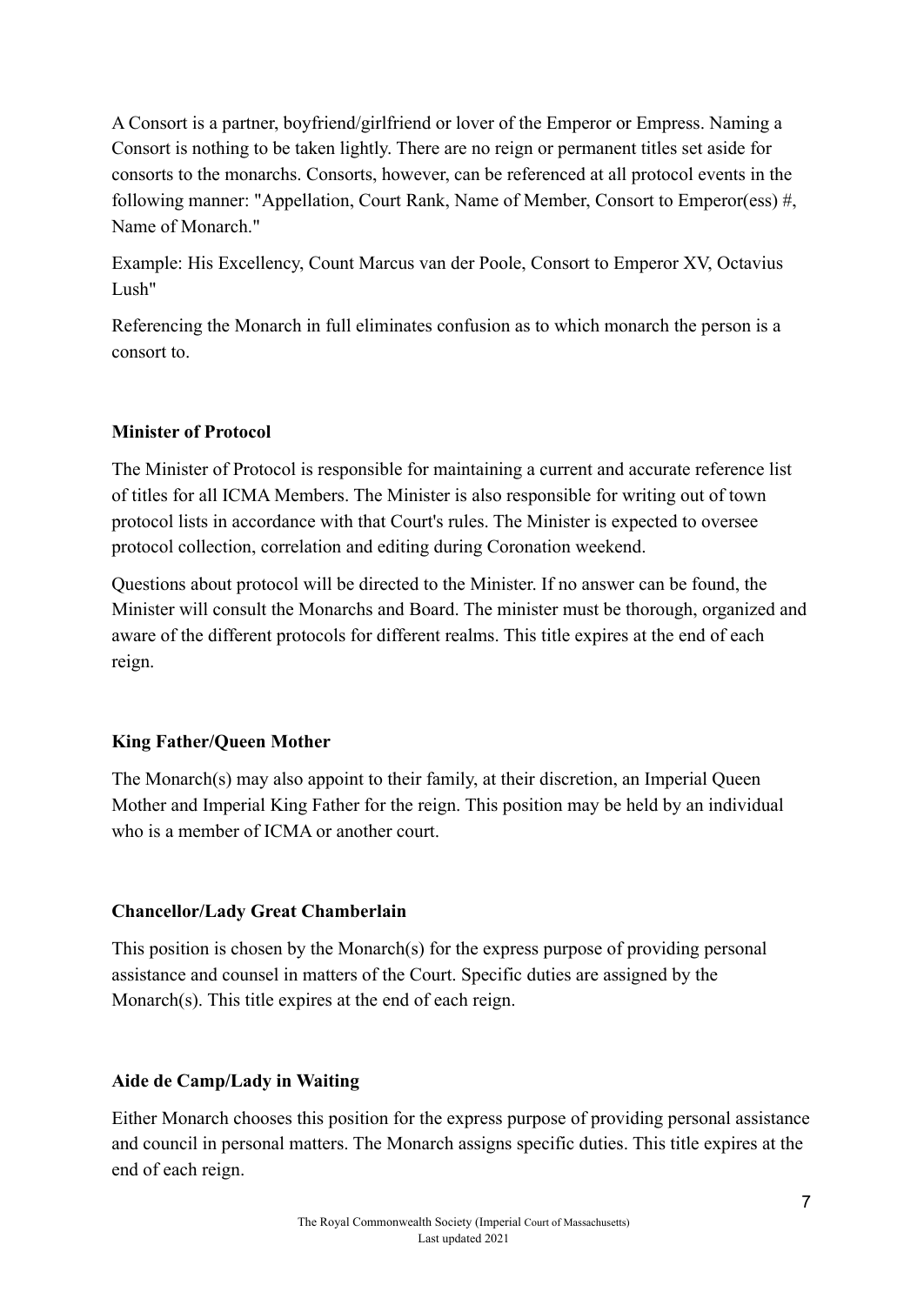#### **Camp Titles**

The monarchs may give camp titles to ICMA members, friends of the court or members of other ICS chapters at any time during the reign. Camp titles must not reference a "regal" title (such as the aforementioned reign titles of Squire-Imperial Crown Prince/Princess).

Camp titles can only be used during the reign, although when a person's FULL protocol is read upon their step-up or step-down as a monarch, this title may be read, as long as the reign in which it is given is also referenced (i.e., "Court Jester to Reign Il")

#### **Court Titles for Non-Members/Honorary Titles**

The following types of titles may be used with non-members. All titles are considered reign titles. Non-members may receive permanent titles per the above guidelines.

#### **Citizen of the Realm**

This title may be given to non-members but can only be given per the permanent title guidelines above.

#### **Citizen of the Realm for Life**

This title may be given to non-members but can only be given per the permanent title guidelines above.

## **Transfer Guidelines for Courtiers Who Join ICMA from Another Realm**

The following guidelines were devised for courtiers from other realms who take up residency in Massachusetts and wish to join the ICMA as a member in good standing:

> ● If the transferred courtier were a title below Prince/Princess Royal, Imperial Crown Prince or Monarch, they would be entitled to keep their title. If the person wishes to change their line, they shall be entitled to do so as well.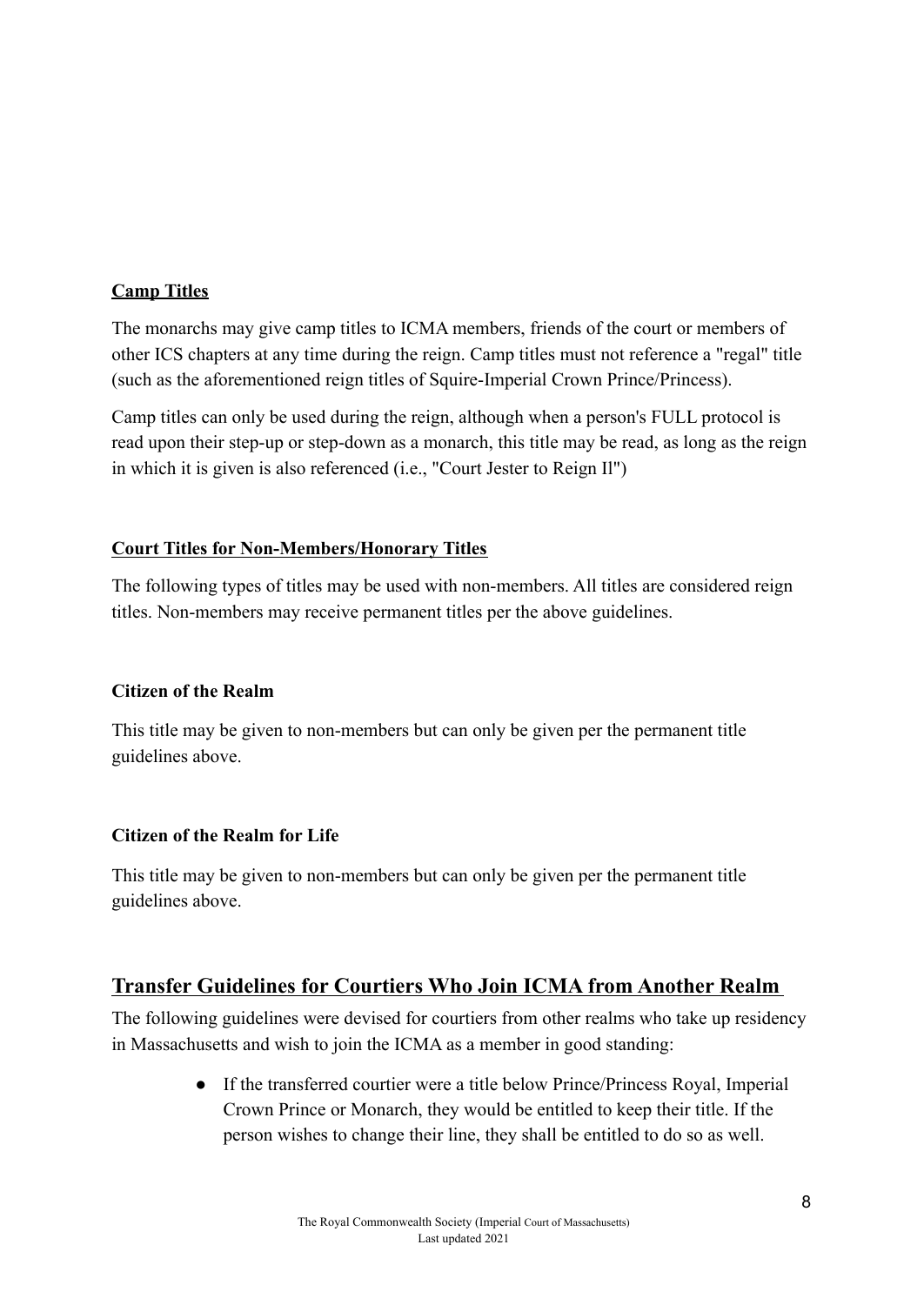- Example: if the courtier were a Duke in Rhode Island at the time of their move, they would be able to maintain their title of Duke in the ICMA while a Prince Princess Royale or ICP would revert to Prince/Princess.
- For example, if the courtier were a Prince in New York at the time of their move and wished to change lines, they would join the ICMA as a Princess.
- If the transferred courtier is a Monarch from another court, they may keep their title but may not walk with the College of Monarchs. Instead, the Monarch would walk after the college of Monarchs and just before Prince/Princess Royale peerage.
	- Example: H.I.M. Emperor XXXI of All San Francisco John-Richard

# **Line Changes**

The following guidelines were developed for those who wish to change lines:

- If the member is any title below an ICP, they are entitled to change their sex, so long as they do it at the start of each reign, as opposed to during the reign.
	- Example: Princess Michaela can change to be Prince Michael at the start of a reign.
- ICP's must stay in the same gender until the end of the reign, at which time they may change lines as they revert to a Prince/Princess title.
- If a member wishes to change lines mid-reign, they must notify the Board and be approved.
- If a Monarch wishes to change lines, they must pay dual membership for the opposite sex and must be invested as the lowest title.
	- Example: Empress Ill Cherish may join the male line but will be invested as Lord Chuck and must pay dual memberships. However, at any ICMA protocol function, if this member wants to walk as Empress Ill Cherish, she must be in "face" and correct attire. This member must also walk with the College of Monarchs as Empress Ill Cherish at the ICMA's annual coronation - no exceptions. Additionally, if she wanted to walk as Empress Ill out-of-town, she would need to be present as a female and attired correctly. Out-of-town, she could walk as her male persona with the lower rank so long as she was, again, dressed correctly and not presented as a Monarch. They must acknowledge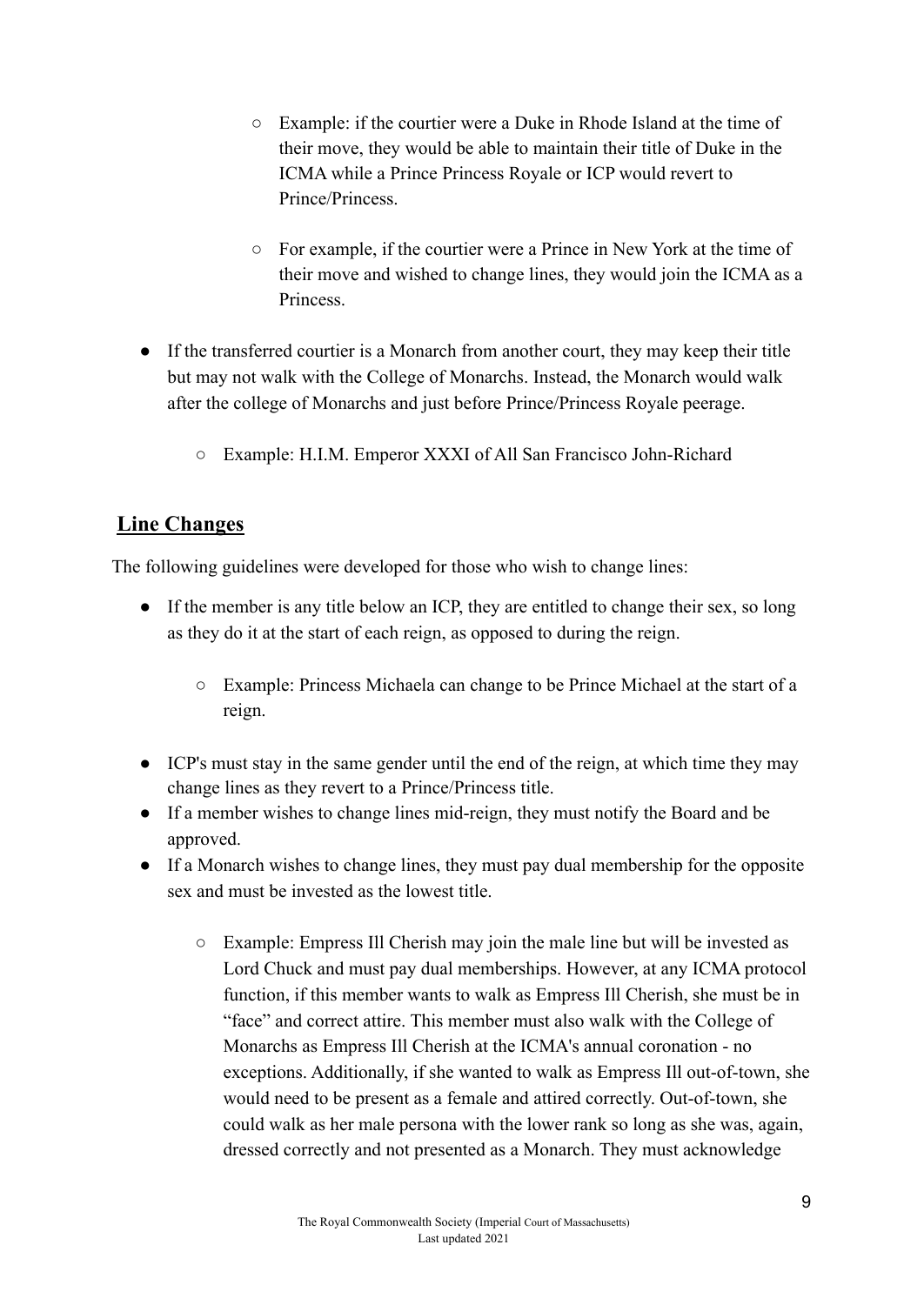this before they agree to pay for dual memberships. The same would apply if an Emperor wished to change lines.

## Permanent Titles

#### **Title of Monarch**

Current and past monarchs who have completed their reign and are active members of ICMA retain their monarch titles.

## **Imperial Crown Prince/Princess/Imperial Crown Infante**

Imperial Crown Princes, Imperial Crown Princesses, and Imperial Crown Infantes are not considered permanent titles. Upon completion of a prosperous reign, they shall revert to a Prince/Princess/Infante moniker. Such individuals are referred to as "His/Her/Their Regal Highness, Prince/Princess/Infante...

#### **Societies**

Monarchs may establish societies during their reign, though new members may be added to the reign after stepping down. Like all titles, the naming of society members should be done judiciously.

#### **Serious vs Camp**

There are two types of societies: serious and camp. The monarch uses serious societies to recognize those individuals who have met the overall criteria established for their society and are generally given to a select few individuals. After step down, it is expected that the past monarch would only induct a maximum of three members to the society during any given reign. Camp societies are a fun way to recognize friends within the Court System and be presented more freely.

## **Proclamations**

Proclamations are a type of command that may extend beyond your Reign year and/or affect the bylaws and Protocol Manual during the reign. Proclamations may only be given by either or both Reigning Monarchs during their reign year up to and including Victory Brunch but must be approved by a 75% supermajority Board vote.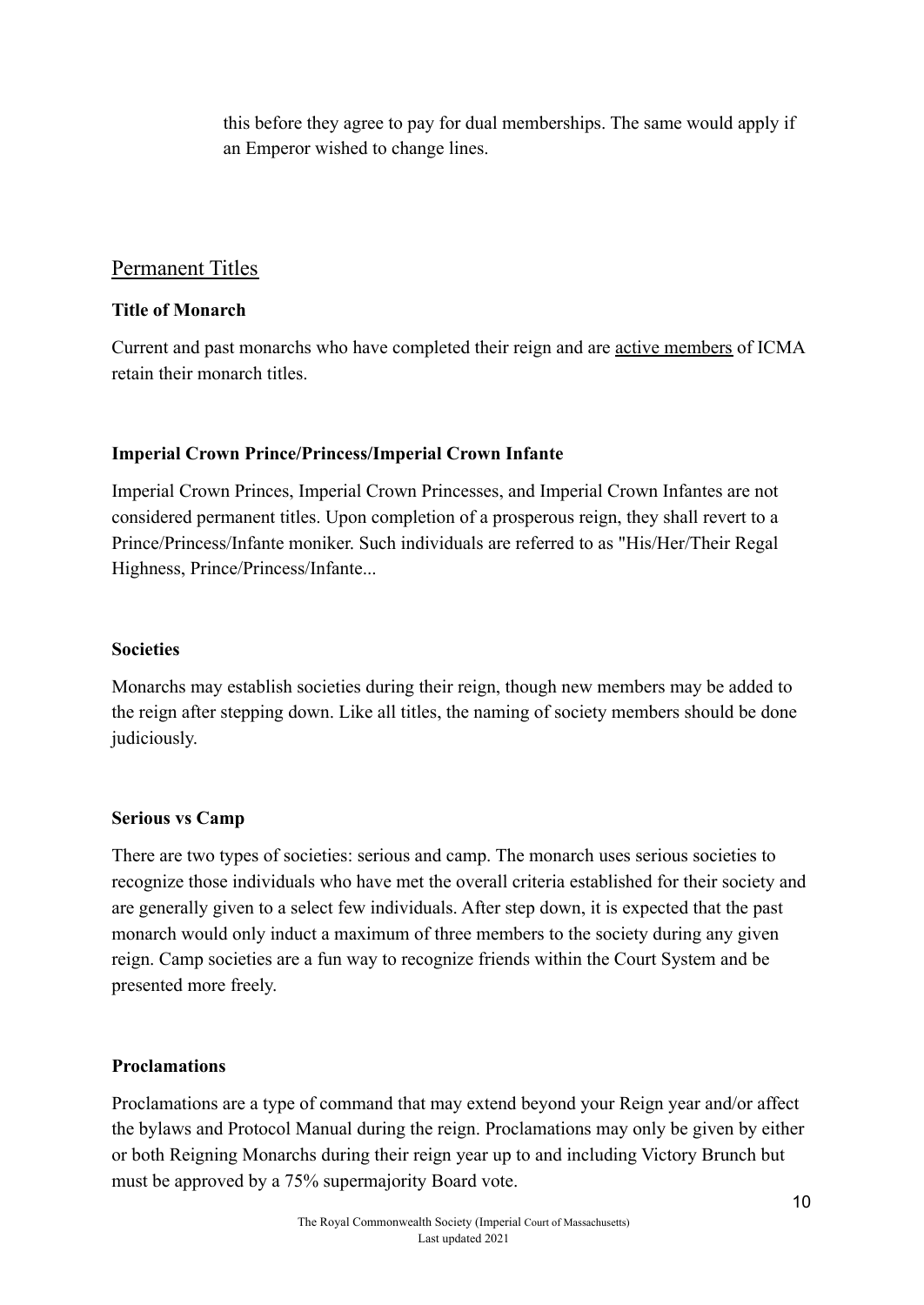# **Protocol Event Procedures**

The following section refers to how court members conduct themselves at so-called "Protocol" events.

These are events where members are officially presented, either to the monarchs or the Imperial.

Crown Prince, Princess, and Infante include Coronations, Investitures, Monarch Balls, and ICP Balls. If there is some question about whether an event is a protocol event, the reigning monarchs are responsible for final determination. Members should maintain a level of respect, camaraderie and support for other members of the Imperial Court System at all times, but some formalities (for example bowing to those of a higher rank) are not required. These events include out-of-town shows, regular court fundraisers and hospitality.

## **Walking in Protocol**

## **Lining Up**

This will be performed by the Minister of Protocol and at the discretion of The Queen Mother of MA and Protector of The Realm.

Traditionally, when presented at official court events, the line-up is always in the lowest ranking noble given first to reigning monarchs presented last. The order is as follows: friends of the court, un-invested members, nobles, past rulers, and current monarchs. In cases where there is more than one individual of the same rank, members are presented alphabetically or by the date, they joined the court. If the reigning monarchs are not present at the event, then the last nobles to be presented are the highest-ranking nobles in attendance.

#### **Escorting**

Male line members may escort a female line member of the same rank as themselves. Members don't need to be accompanied. When escorting female line members, male line members will be presented first, walk a short distance and wait for their female counterpart, hand extended, palm down, in anticipation. As she approaches, she places her palm down on the back of his hand. If stairs to the dais are incorporated, the gentleman should step up first to offer a hand to the lady (exception: if the lady is wearing a gown with a flowing train, the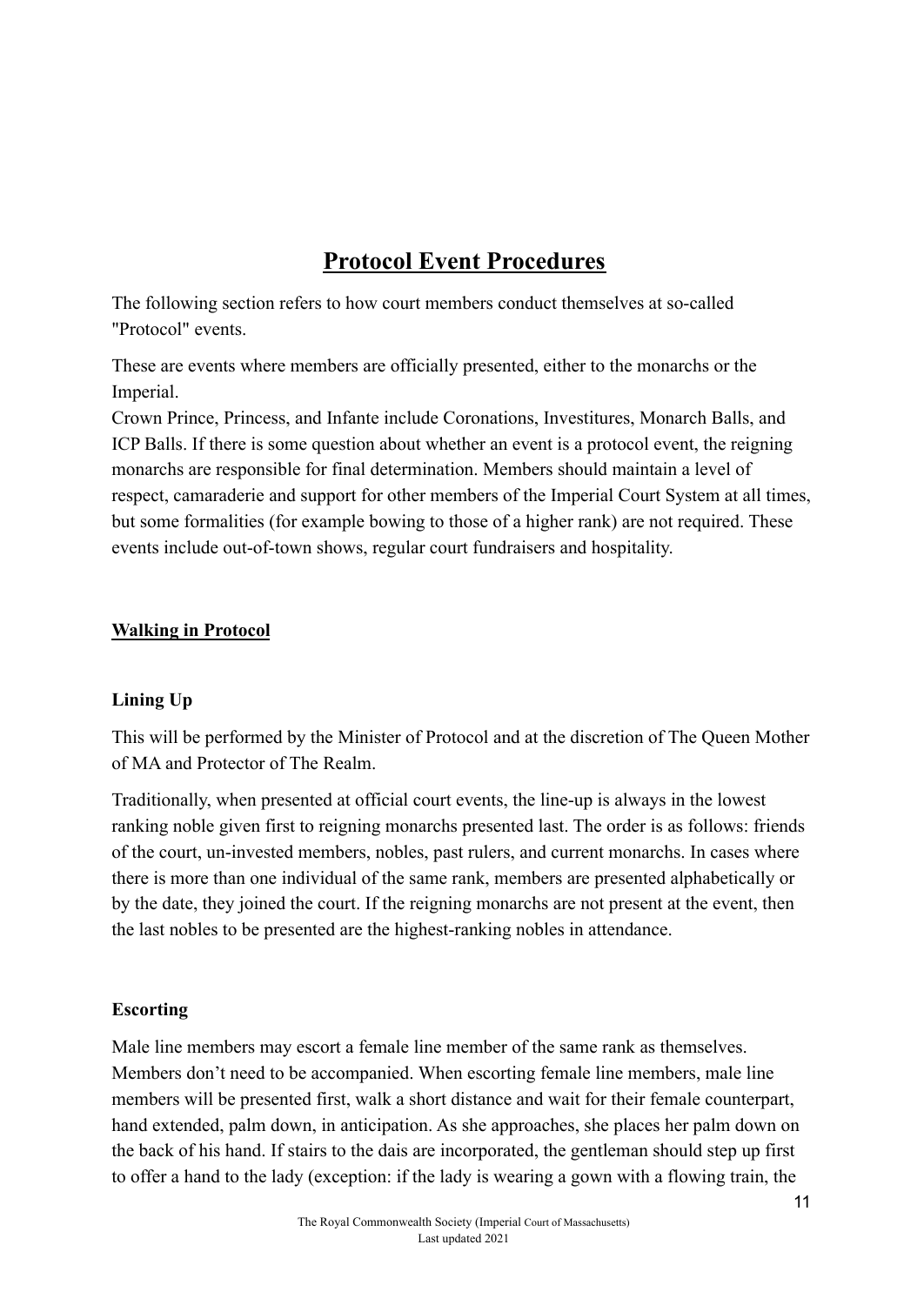gentleman should allow her to proceed first so that he may assist with her train). Once upon the ramp or walkway, an acknowledgement should be made to Empress Nicole the Great, Queen Mother of the Americas (if in attendance), the Widow Norton (if in attendance), or in the direction of the highest-ranking known Heir Apparent in attendance (typically the President of the Imperial Court Council). When the monarchs are approached, the gentleman should stand in front of the Emperor and the lady in front of the Empress. The initial bow and curtsy suffice for both Monarchs.

In the Emperor's absence, the Empress may only be escorted by the highest-ranking male in attendance or may choose to walk unescorted.

An Empress, after having served her reign year and stepped down, in the absence of her. Emperor may choose to walk unescorted or place herself in Protocol to be escorted by her Consort, wherever he may fall in the peerage. To wit, the Empress may choose to walk before others of higher rank than her Consort, ostensibly lowering her placement, though not title, in the peerage.

#### **Etiquette**

#### **Bow/Curtsey Guidelines**

A noble should either bow or curtsy to the individual when being introduced to or being approached by a noble of higher rank as a show of courtesy and respect. If the hand is extended from a female line member to a gentleman, the hand should be lightly grasped before the bow is presented. Ladies of the court should always lower their head when descending into their curtsy. Unless a personal relationship exists between nobles and reigning monarchs of other courts, a noble should never kiss a reigning monarch when presented at a protocol event. Never initiate a kiss to a reigning Monarch. Non-binary members should bow or curtsey.

Reigning monarchs and members of the College of Monarchs acknowledge their peers with a nod of their head. If comfortable to both parties, a gentle kiss may be placed upon one or both cheeks to signify fraternal affection and respect.

#### **Deportment**

#### **Dress Code and Expectations**

Keep in mind that Coronations and Adornments are the highest levels of pomp and pageantry for any court. You will be on "display" for not only members of that respective court but their community and visitors as well. A rule of thumb to keep in mind is "if it doesn't flatter, don't wear it." When attending an official protocol event, there are specific rules that must be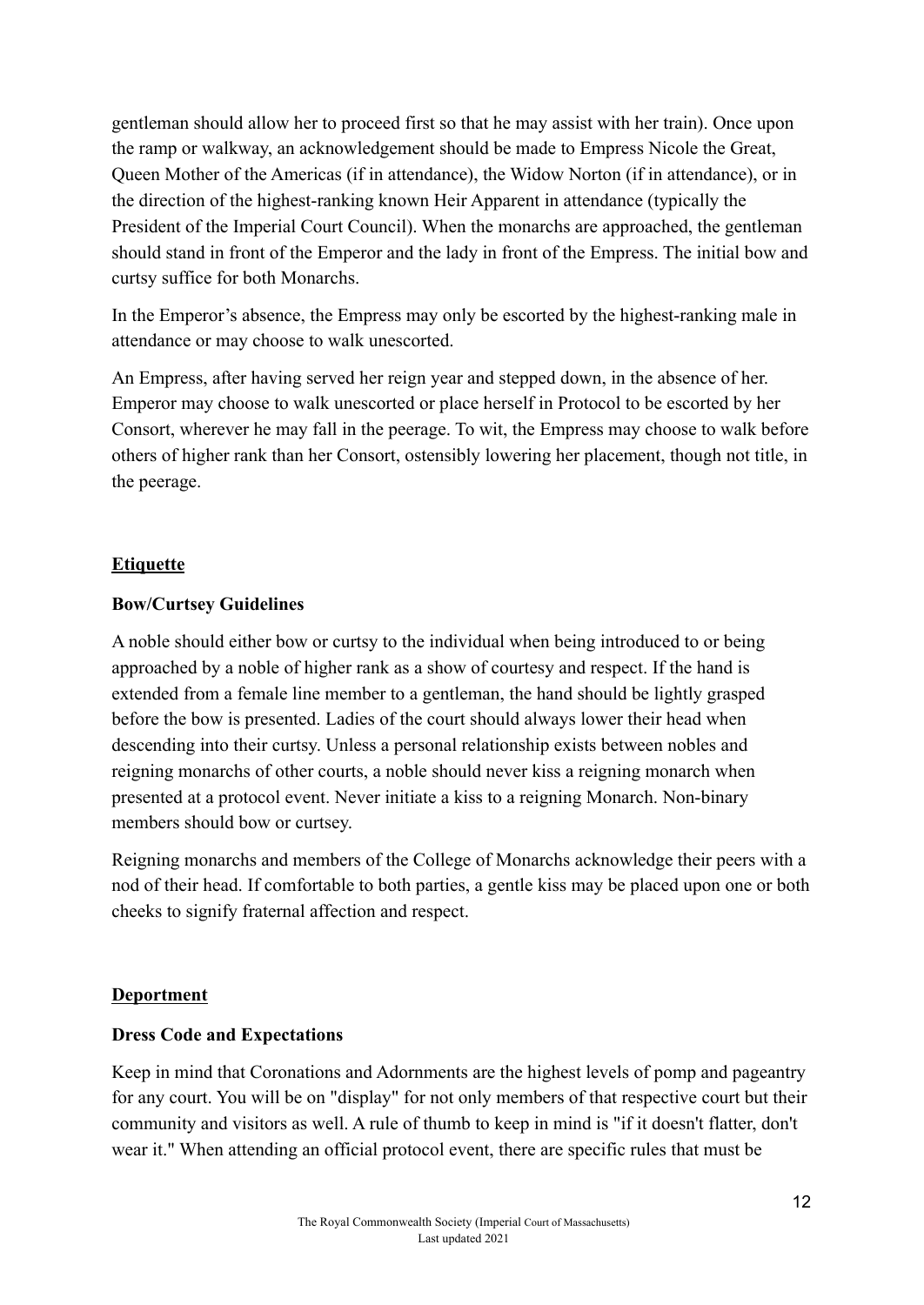adhered to. These rules have been implemented for many years and are non-negotiable. The following guidelines are to be used when attending a formal court event:

#### **Ladies**

- When presented in the protocol, ladies of the court are expected to wear full-length gowns with the hemline no higher than the ankle.
- If the dress sleeves are capped or sleeveless, full-length gloves are mandatory and must be worn.
- If the sleeves are full-length and nails are being worn, gloves are not necessary.
- If nails are not being worn, gloves in either white or a coordinating color must be worn.

#### **Gentlemen**

- Gentlemen are expected to wear tuxedos, uniforms or regal wear during Protocol events.
- White gloves must be worn, with the exception being black gloves for gentlemen presented leatherwear.
- All Male Monarchs and line members who choose to wear a Crown/Coronet must wear a shirt with a collar when doing so. If a Crown/ Coronet is appropriate, then so is a shirt with a collar.

## **Non-Binary**

All non-binary titles must dress in regal/formal attire (reference above the female and male examples for further guidance).

#### **Jewellery Guidelines**

The Jewels are part of the costuming and fun of the Imperial Court System and help us to look like the royalty purport to be. Any jewellery is a personal purchase - absolutely no Court-raised monies are to be used for any jewellery-related purchase.

Certain Courts put heavy restrictions and guidelines on jewels, such as when it is appropriate to wear a Chain of Office, no female member may wear a tiara higher than the reigning empress, state jewels, etc. The ICMA does not find it necessary to impose stringent rules, and as it can be expensive, we prefer to leave jewellery to personal taste and the ability to purchase. That being said, there are some general guidelines of etiquette to follow: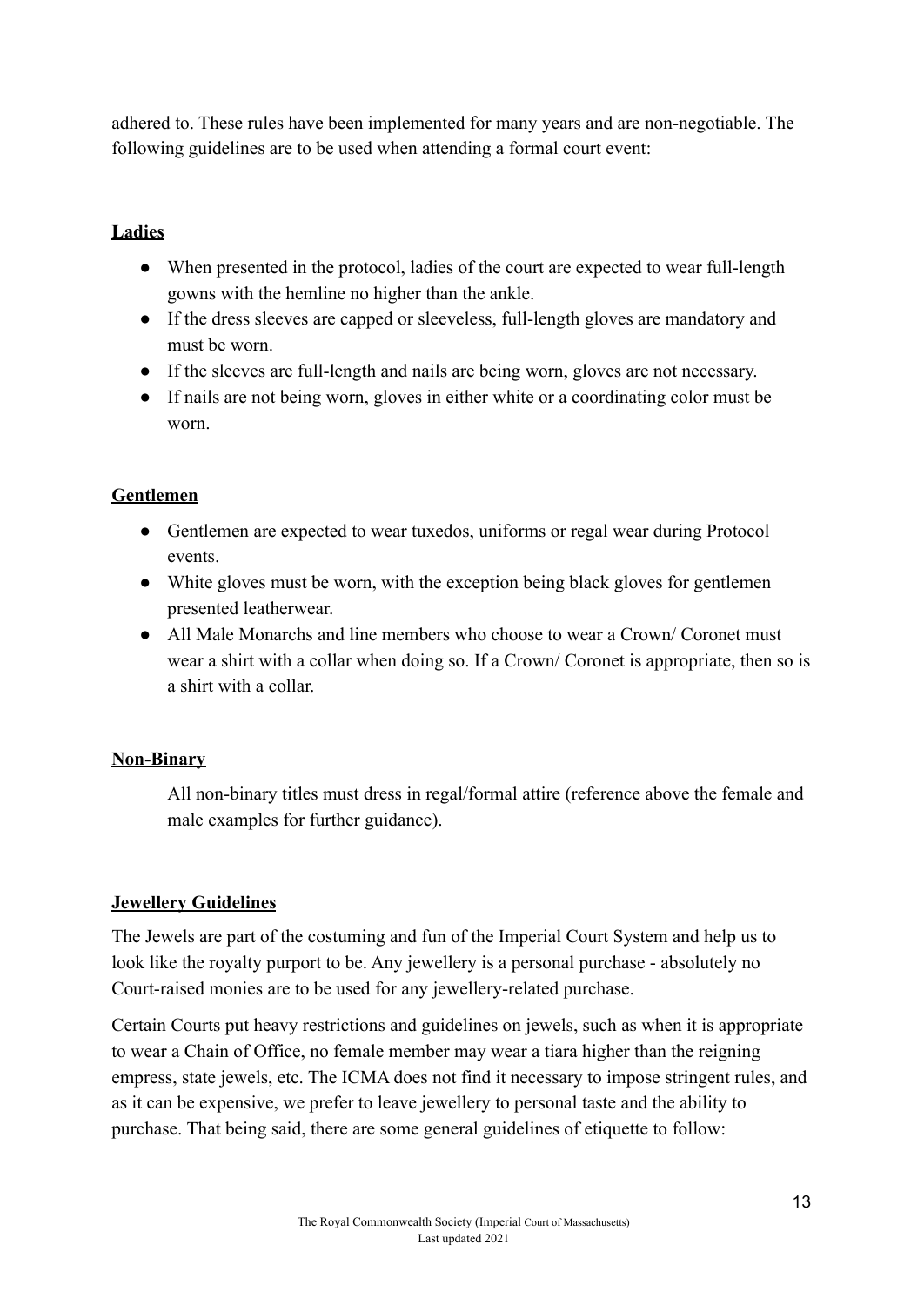- The Reigning Empress is expected to wear a crown at all in-state and out-of-state Protocol Events.
- Tiaras are expected to be worn by ladies at Protocol events.
- For ladies and gentlemen that are not Monarchs, please limit the height of your tiara to fit your stature as a courtier. If the Monarch is not wearing a crown - then neither should you. If they are wearing a crown - then yours should be in deference to them, as their sub-ordinate.
- It is expected that an Emperor may wear a Crown or Circlet; Male members should remove their crown when presented to those Higher than themselves in standing (i.e., Queen Mother, etc.)

The general rule of thumb - your jewels should correspond to your rank in the Court system and should show respect to your Reigning Monarch(s). Thus, it is considered bad form to be attempting to out-shine your Reigning Monarch(s). If you have just been invested, you may want to wait a bit before purchasing what would be considered a 'Monarch's Parure' (large chains of office or a towering tiara).

#### **What is a Protocol Event?**

A Protocol event is where the entire protocol is read, and Nobles are presented to the Reigning Monarchs. Examples include coronations, investitures and adornments.

#### **What is a Command Performance?**

This is an honor and privilege for the recipient and should be treated as so.

A monarch may command any person or group of persons to perform. If this is a Group Command, the leadership of the ICMA is to be consulted, and the approval of the Queen Mother and The Privy Council must first be given. ICMA members invited to do a command should respect the monarch's wishes and the local court's desires. The performance may be regal or "theme". If in theme, it is unnecessary to remain in a protocol outfit, but one should return to formal attire after the performance.

#### **The Dais**

If you are asked to sit on the dais, formal or theme attire is required. As you are "on display", please maintain a proper sense of decorum. If performers are being tipped, please allow the monarch(s) to list first, then rise to tip the performers in concert with the other people on the dais. If you are a man, please make all attempts to escort one of the ladies while tipping.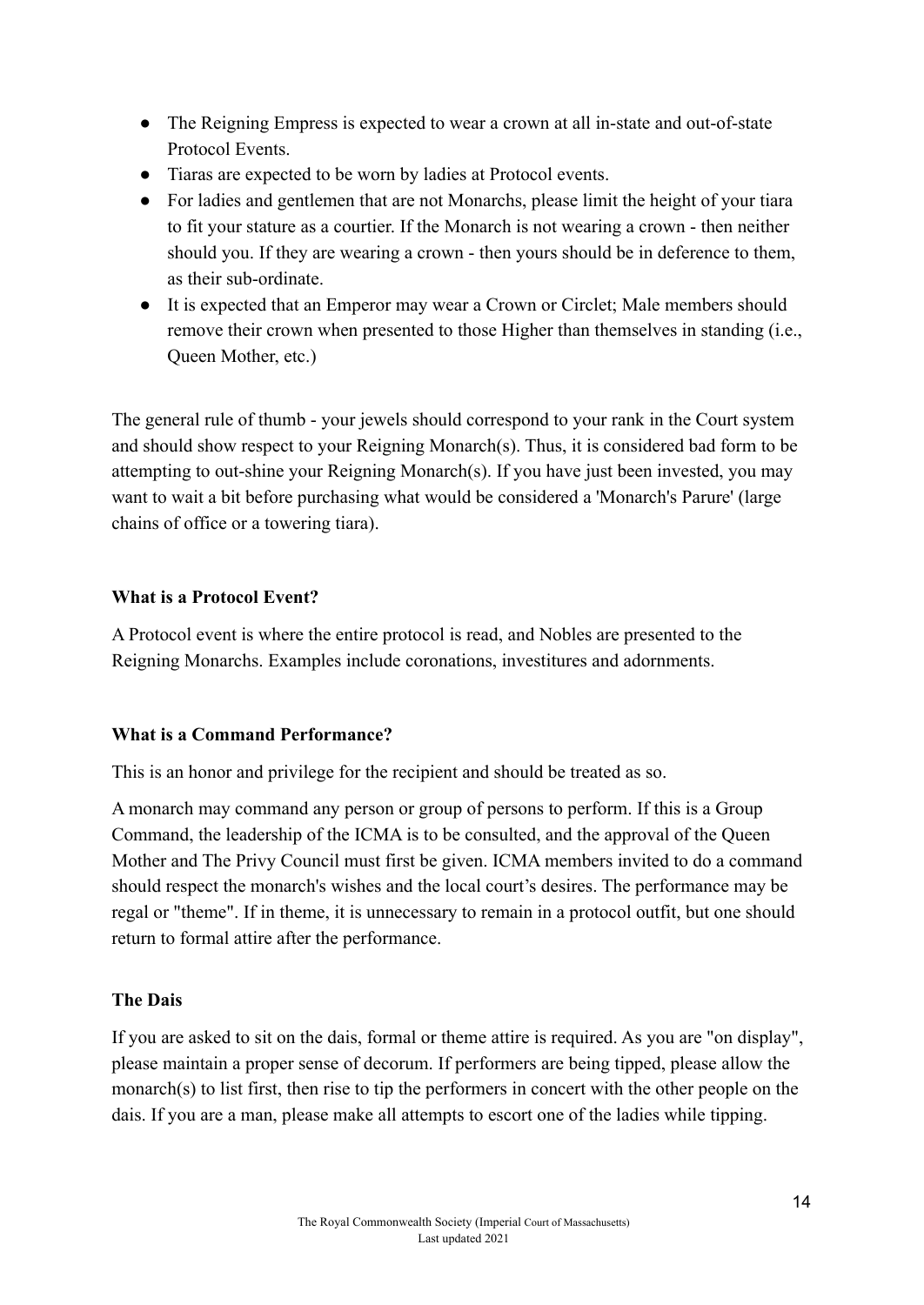#### **The Dais at ICMA Coronations**

The monarchs may choose to have up to four persons (two per monarch, per set) on the dais (they may also choose to have none). The monarchs may determine who is sitting on the dais, but they should be mindful of titles and our relationships with courts within the Northeast. It is an honour to sit on the dais, and the selection must not be made lightly.

#### **Victory Brunch**

It is expected that the new monarchs and the new Imperial Crown Prince and Princess attend the brunch in protocol attire appropriate to Brunch.

The head table shall consist of the following: The Executive Director or Queen Mother and Protector of The Realm, the dowager monarchs, the new monarchs, Empress Nicole the Great,

Queen Mother of the Americas (or her absence, a representative from the Imperial Court Council), and the new Imperial Crown Prince and Princess. A separate table may be established for guests of honor, including the College of Monarchs, Half' monarchs and the outgoing ICP's.

#### **What is a Casual Event?**

A casual event has a more relaxed feel. Very little (if any) protocol is read above introductions by title, and there are no protocol walks. Crowns and tiaras are not expected and can get in the way. Personal style is encouraged at these events (i.e., cocktail dresses or "Theme" dress).

At a protocol event (in-town or out-of-town), a member is expected to be presented, and therefore, is to dress, walk, and be introduced (announcement of a title) in their selected gender. It is to be further understood that when in attendance at a non-protocol event and presenting one's self in selected gender, one may use their title; however, if a member chooses to attend a non-protocol event in a gender other than that chosen for the current reign, that member may not use their title (i.e., Marquis John Doe may not present themselves as Marquessa Jane Doe).

#### **Proper Court Behaviour at All Events**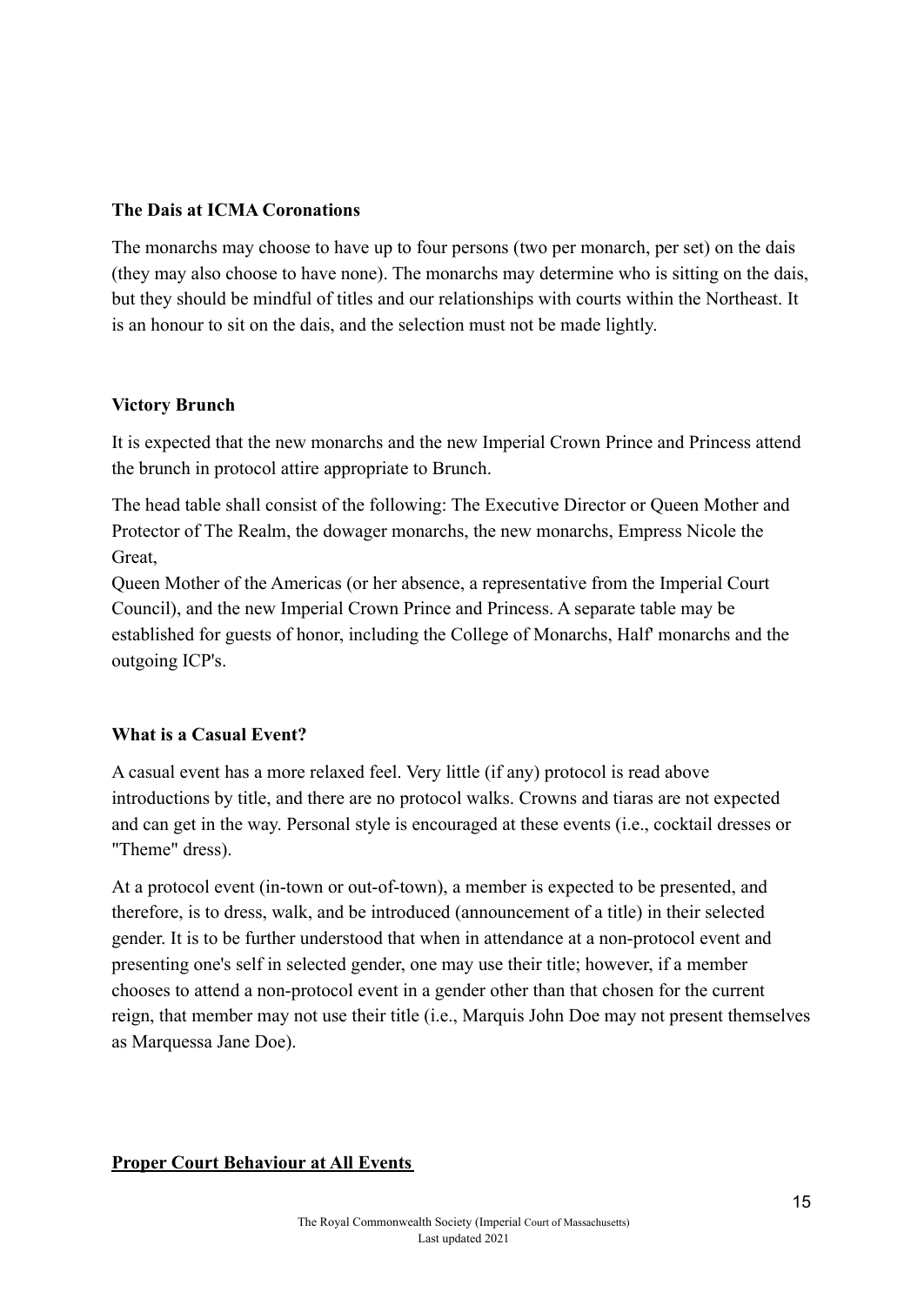As a noble of the ICMA, you represent not only yourself but the entire ICMA at events and, by extension, the whole ICS when attending non-Court events as a Court representative. These events range from the highly formal to the highly casual. You are expected to have fun and enjoy yourself; however, some due etiquette is expected as a member of the Court, including:

- The basic guideline is to follow common courtesy. We model ourselves after nobility, so it follows that we act with the grace and decorum that is appropriate at events.
- Please refrain from discussing ICMA internal business with members of other Courts. This can be seen as "airing dirty laundry" and is unbecoming. In addition, each court's goal is to present a relatively unified face to other courts.
- Please be aware of your alcohol consumption and know your limits. Cocktails do add to a festive affair, but public displays of drunkenness are not only rude and un noble but frowned upon by the ICS.
- Fighting and physical violence will not be tolerated. Please bring any threat of altercation directly to the attention of the Monarchs and BOD.
- Please know that it may be necessary for disciplinary actions to be taken in extreme cases or repeated offences. Please refer to the discipline section of the protocol manual.

# **Business**

## **Eligibility**

#### **Membership Standing**

The individual must be a member in good standing as defined by the by-laws of the RCS, Inc. (dues and financial obligations paid, etc.).

Only dues-paying members are allowed to walk in the protocol, either in or out of town, regardless of rank in the peerage. This includes Monarchs, both past and present.

## **Meeting Descriptions**

Board meetings vs Business meetings vs Planning meetings

## **Privy Council/Board Meetings**

A majority of the BOD must attend the Privy Council /Board of Directors meetings to have a quorum. The Board meetings are open for general members to observe, with the right for a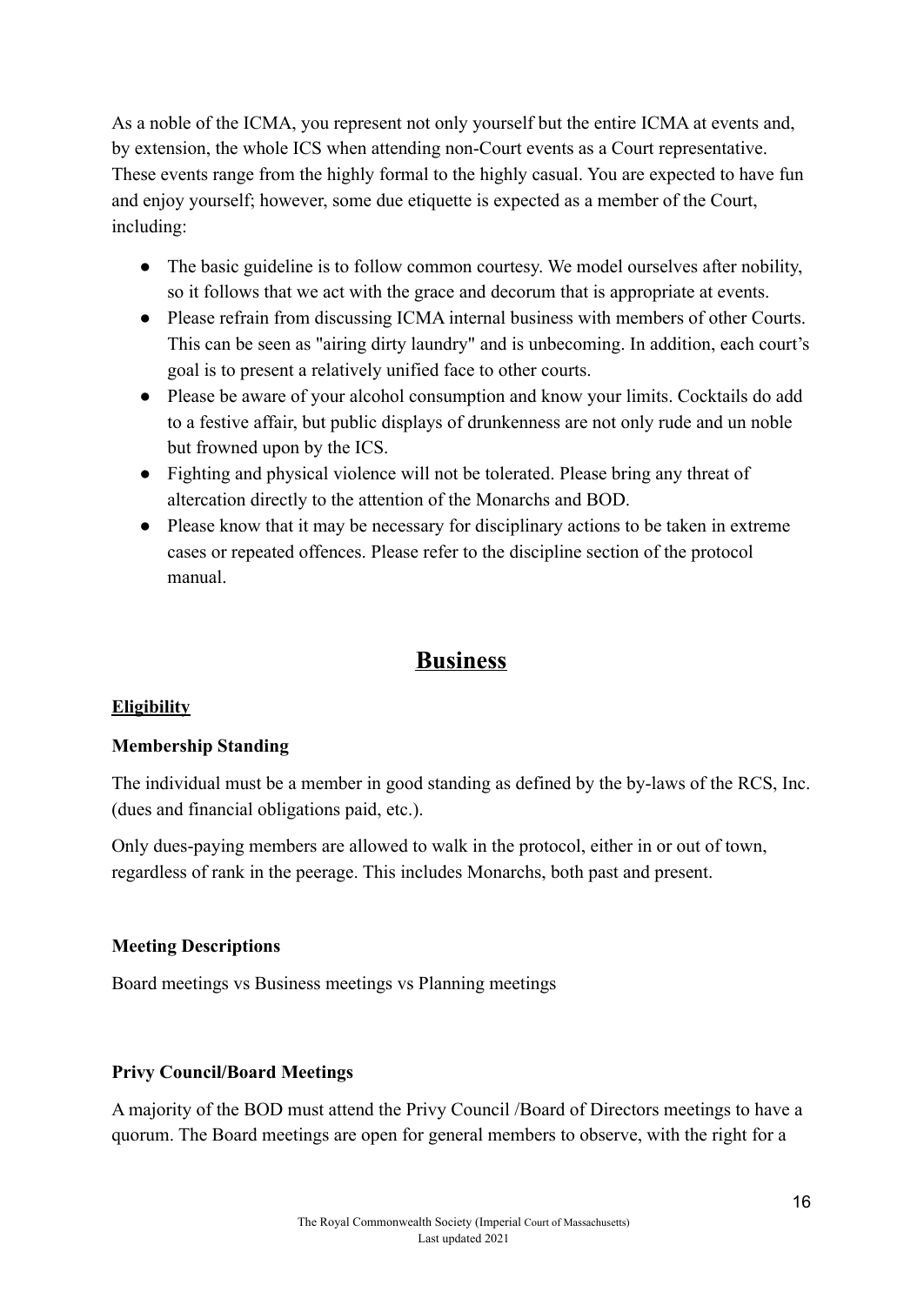closed Executive session at the end of the meeting as necessary. The President of the Board will present a summary of the meeting at the next Business Meeting.

#### **Business Meetings**

Business meetings are open to all members to participate. They include reports from the President and the Treasurer of the BOD. These meetings' meetings discuss the Court's Business, managing functions, and decision making with formal votes. New Business is addressed at these meetings.

#### **Planning Meetings**

Planning meetings are open to all members to participate. These meetings discuss upcoming events, Out Town Coronation walks, and brainstorming fundraising ideas. With Monarch's approval, a new business may be addressed if it cannot wait until a Business meeting.

#### **Who Chairs the Meetings?**

Either monarch chairs business and Planning meetings. If neither Monarch is available, arrangements will be chaired by the Executive Director/ Queen Mother. The Monarchs reserve the right to select any Board member to Chair a meeting at their discretion. The President of the BCD chairs board meetings.

#### **Behavior at meetings**

During ICMA meetings, members are expected to participate in a way that is both respectful and productive. The following principles will help to make any meeting or interaction a positive one:

- Focus on the situation, issue, or behavior, not on the person.
- Maintain the self-confidence and self-esteem of others.
- Maintain constructive relationships.
- Take the initiative to make things better. Lead by example.

Some specific suggestions that should also be kept in mind are the following:

- Remain attentive to allow people to finish speaking before cutting in.
- Stay on topic.
- Present new ideas through proper channels.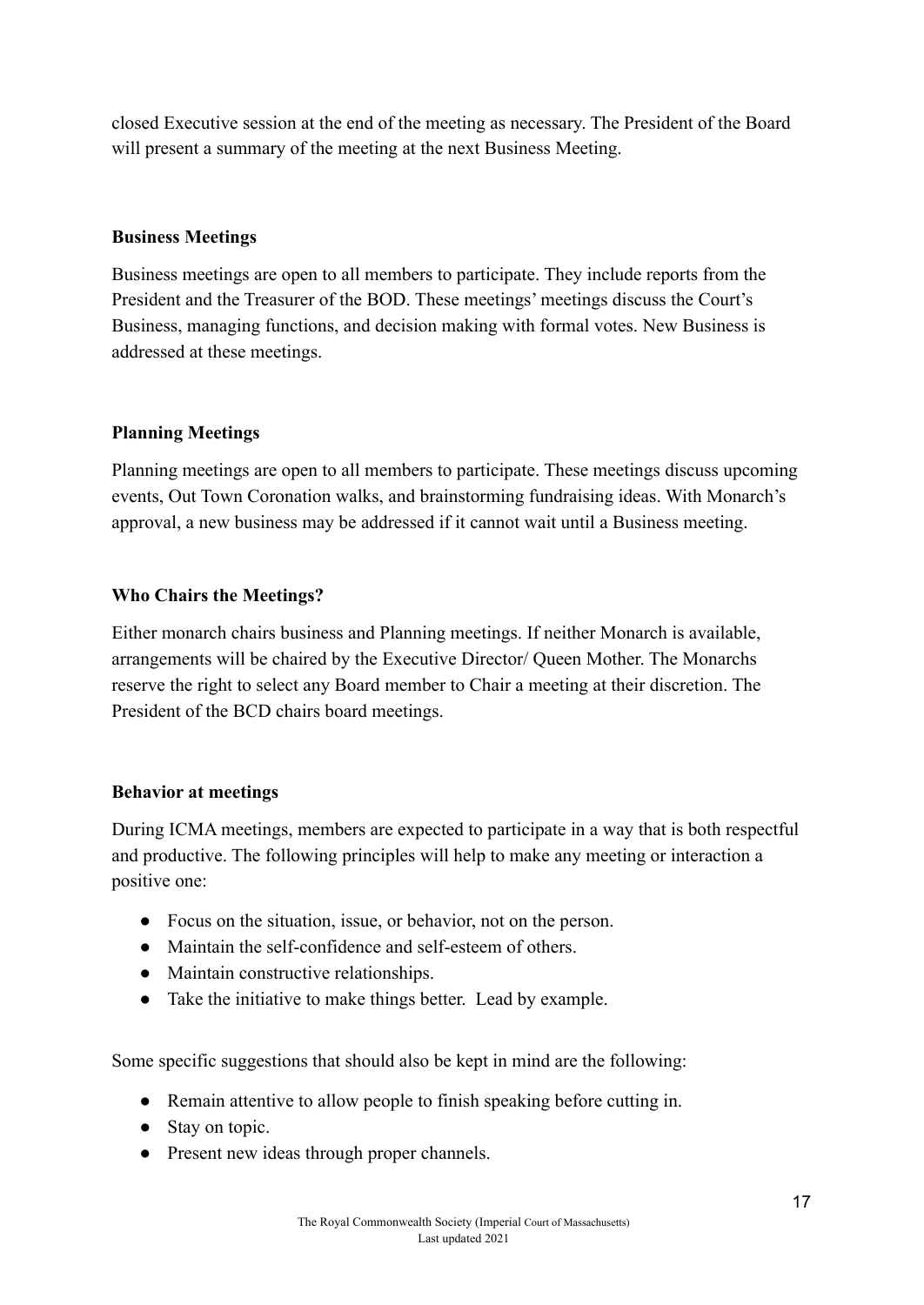#### **Use of the ICMA Business Listserv**

#### **Court Business vs Fun vs Personal Use**

ICMA Business is an online Yahoo group that the ICMA uses to communicate and do the Court's business when we are not in meetings. As such, messages should primarily be about Court business. Posting items of interest such as outdoor and non-Court events to attend is appropriate, but interpersonal responses should be E-mailed directly to the original poster. Please, as in any other communication, be respectful and relevant.

#### **Monarch Elections**

The process outlined in the by-laws under Article VII (See the previous section).

# **Discipline**

For severe and repeated breaches of Protocol, there are steps to be taken by the ICMA to protect its interests. Disciplinary actions are not to be taken frivolously or lightly.

#### **Types of disciplinary actions**

#### **Verbal warning**

Verbal warnings by either The Executive Director/ Queen Mother, The Privy Council, the Minister of Protocol or a Monarch should be documented but is not made public.

#### **Letter of Censure**

After two verbal warnings, if offences continue, a written letter of censure may be issued. It should be delivered privately to the Noble. The Clerk of the BOD will file a copy of the letter as a record of disciplinary action.

Lowering/removal of titles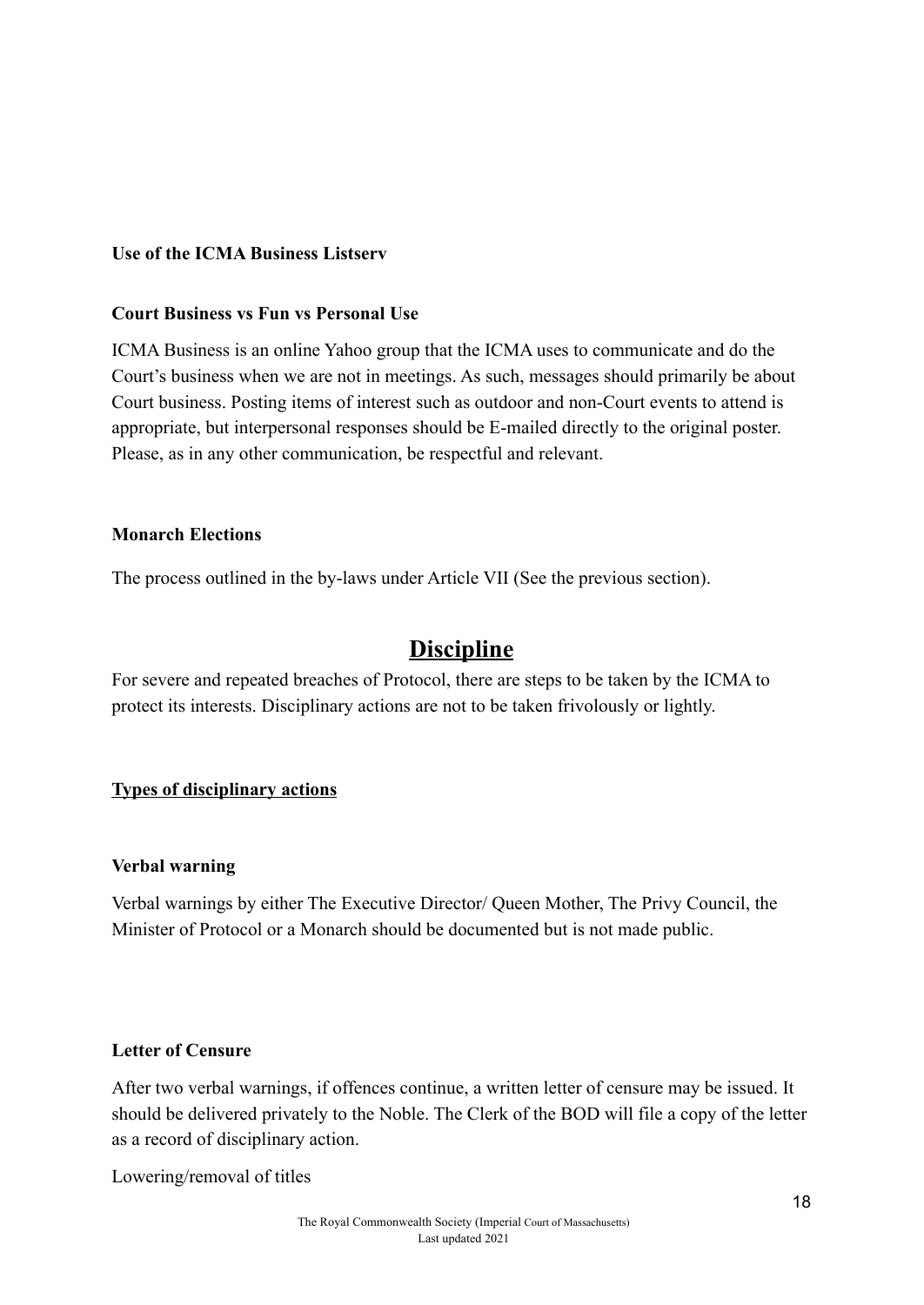#### **Nobles**

As stated in Article VI, Section 6.1.8 of the Bylaws of the Royal Commonwealth Society:

"Notwithstanding the foregoing, a Courtier's title may be demoted or removed, by recommendation of The Reigning Monarchs and with the approval of the Board, or upon vote of the Board, for a good cause shown. Discretion is to be shown in all such cases, and this severest sanction shall be reserved for serious actions. "

#### **Monarchs**

Monarchs may be removed. The process is outlined in the by-laws under Article VII, Section 7.8.2: (See Section as mentioned above)

## **Expulsion**

The ICMA reserves the right to remove anyone from the ICMA for grievous breaches of protocol or other serious action at the request of the Executive Director / Queen Mother and with the approval of the Privy Council. Removal happens only after verbal warnings, submitted letters of censure and a review of the offence (s). If the Queen Mother or Privy Council finds it is in the best interest of the ICMA to remove a member, the Clerk shall post the decision publicly to Imp Chat and Imp Court to inform the ICS at large of the decision. A person who has been removed from the membership of the ICMA may not walk at any Imperial Court System function with any title representing the ICMA or misrepresent themselves as an ICMA member in any way.

## **Legal action**

The ICMA reserves the right to begin legal action if warranted against any person or people who grievously and/or maliciously harm the ICMA's function, members, and fundraising ability or engage in embezzlement of funds.